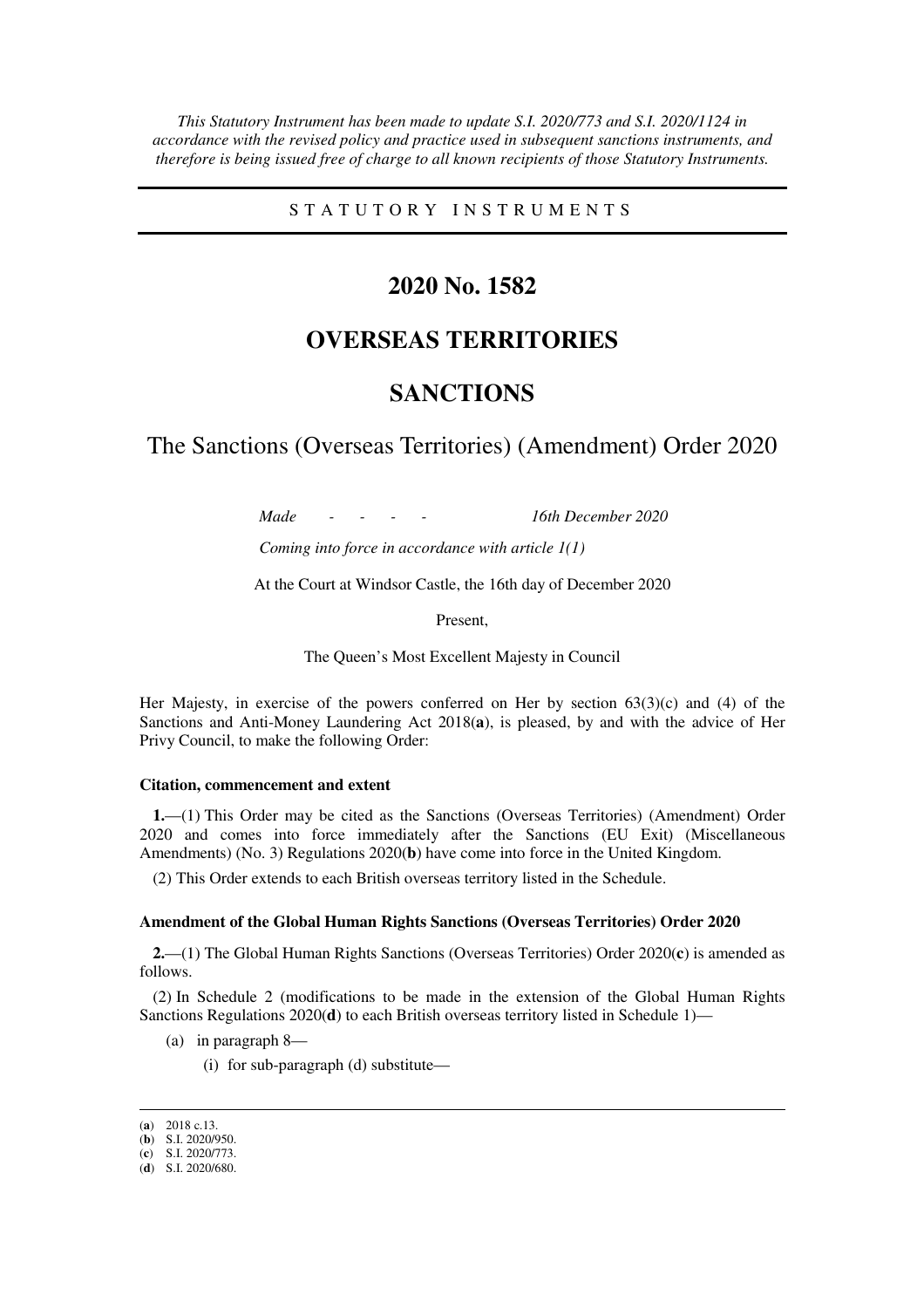- "(d) in paragraph  $(7)$ 
	- (i) for "High Court (in Scotland, the Court of Session)" substitute "Supreme Court of the Territory";
	- (ii) omit "(in Scotland, an interdict)";";
- (ii) after sub-paragraph (d) insert—
	- "(e) at the end, insert—
		- "(9) In this regulation, "Supreme Court of the Territory" means—
			- (a) in relation to Anguilla, Montserrat and the Virgin Islands, the High Court of the Eastern Caribbean Supreme Court;
			- (b) in relation to the Cayman Islands, the Grand Court of the Cayman Islands;
			- (c) in relation to the British Antarctic Territory, the British Indian Ocean Territory, the Falkland Islands, Pitcairn, Henderson, Ducie and Oeno Islands, St Helena, Ascension and Tristan da Cunha, South Georgia and the South Sandwich Islands and the Turks and Caicos Islands, the Supreme Court of that territory;
			- (d) in relation to the Sovereign Base Areas of Akrotiri and Dhekelia in the Island of Cyprus, the Senior Judges' Court of those Areas."";
- (b) for paragraph 10 substitute—

"**10.** For regulation 17 (immigration) substitute—

**"17.**—(1) A person who is designated from time to time by the Secretary of State under regulation 5 (as it has effect in the United Kingdom) for the purposes of regulation 17 (as it has effect in the United Kingdom) must not enter, transit or remain in the Territory.

(2) Paragraph (1) does not apply to a person who—

- (a) belongs to the Territory, or
- (b) in respect of the Sovereign Base Areas, is permitted to reside in the Sovereign Base Areas under the law applicable to the Sovereign Base Areas.

(3) Paragraph (1) does not apply to a person if the application of that paragraph to that person would be contrary to the United Kingdom's obligations under—

- (a) the European Convention on Human Rights, or
- (b) the Refugee Convention.

(4) Paragraph (1) is subject to regulation 24 (immigration directions).

(5) For the purposes of this regulation, a person ("P") belongs to the Territory if—

- (a) in respect of Anguilla, P is an Anguillian (within the meaning given to that term in the law of Anguilla);
- (b) in respect of the Cayman Islands, P is a Caymanian (within the meaning given to that term in the law of the Cayman Islands);
- (c) in respect of the Falkland Islands, P has Falkland Islands status (within the meaning given to that term in the law of the Falkland Islands);
- (d) in respect of Montserrat, P is a Montserratian (within the meaning given to that term in the law of Montserrat);
- (e) in respect of Pitcairn, P has the right of abode in Pitcairn under the law of Pitcairn;
- (f) in respect of St Helena, P has St Helenian status (within the meaning given to that term in the law of St Helena);
- (g) in respect of Tristan da Cunha, P has the right of abode in Tristan da Cunha under the law of Tristan da Cunha;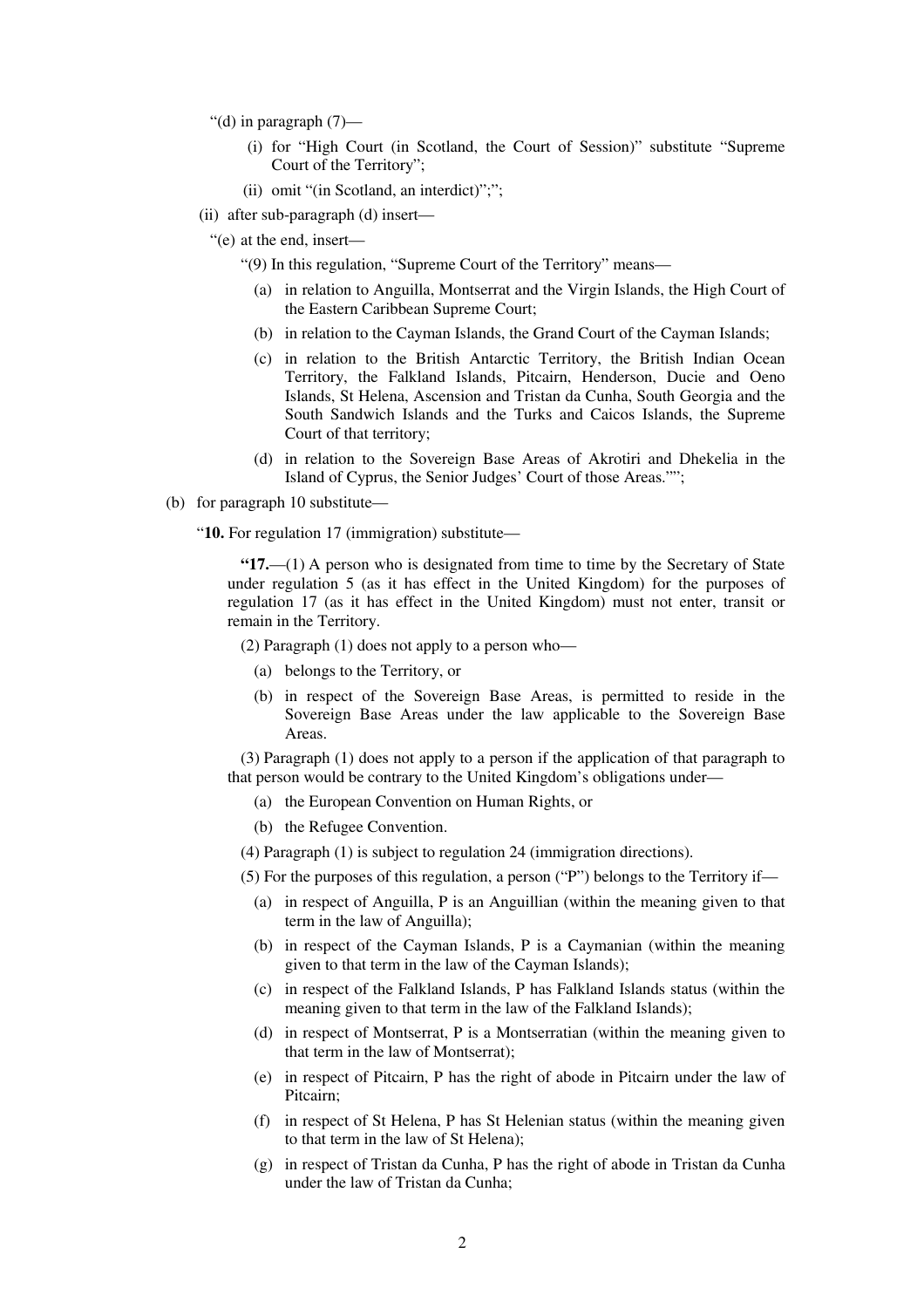- (h) in respect of the Turks and Caicos Islands, P is a Turks and Caicos Islander (within the meaning given to that term in the law of the Turks and Caicos Islands);
- (i) in respect of the Virgin Islands, P belongs to the Virgin Islands (within the meaning given to that term in the law of the Virgin Islands).
- (6) In this regulation—

"the European Convention on Human Rights" means the Convention for the Protection of Human Rights and Fundamental Freedoms done at Rome on 4th November 1950 and the Protocols to the Convention(**a**);

"the Refugee Convention" means the Convention relating to the Status of Refugees done at Geneva on 28th July 1951 and the Protocol to the Convention(**b**);

"Pitcairn" means Pitcairn, Henderson, Ducie and Oeno Islands;

"the Sovereign Base Areas" means the Sovereign Base Areas of Akrotiri and Dhekelia in the Island of Cyprus."";

(c) for paragraph 17 substitute—

"**17.** For regulation 24 (section 8B(1) to (3) of the Immigration Act 1971: directions) substitute—

#### **"Immigration directions**

**24.**—(1) The Governor may, with the consent of the Secretary of State, direct that, in relation to any person falling within regulation 17 (immigration) whose name is specified, or who is of a specified description, that regulation has effect subject to specified exceptions.

(2) A direction under this regulation—

- (a) may contain conditions;
- (b) must be of a defined duration (and that duration may be expressed in any way, including, for example, being expressed in a way such that the direction ceases to have effect on, or within a specified period after, the occurrence of a specified event).

(3) The Governor may, with the consent of the Secretary of State, vary, revoke or suspend a direction under this regulation at any time.

(4) On the issue, variation, revocation or suspension of a direction under this regulation, the Governor may take such steps as the Governor considers appropriate to publicise the issue, variation, revocation or suspension of the direction.

(5) In this regulation, "specified" means specified in a direction under this regulation.""

#### **Amendment of the Lebanon (Sanctions) (Overseas Territories) Order 2020**

**3.**—(1) The Lebanon (Sanctions) (Overseas Territories) Order 2020(**c**) is amended as follows.

(2) In Schedule 2 (modifications to be made in the extension of the Lebanon (Sanctions) (EU Exit) Regulations 2020(**d**) to each British overseas territory listed in Schedule 1)—

(a) in paragraph  $2(b)(i)$ , for the inserted definition of "authorised officer" substitute—

""authorised officer" means, in relation to the Territory-

(**c**) S.I. 2020/1124.

-

<sup>(</sup>**a**) ETS Numbers 005, 009, 046, 114, 117, 177, 187 and CETS Numbers 194, 213 and 214.

<sup>(</sup>**b**) United Nations Treaty Series, vol. 189, p. 137 and vol. 606, p. 267.

<sup>(</sup>**d**) S.I. 2020/612, prospectively amended by S.I. 2020/950.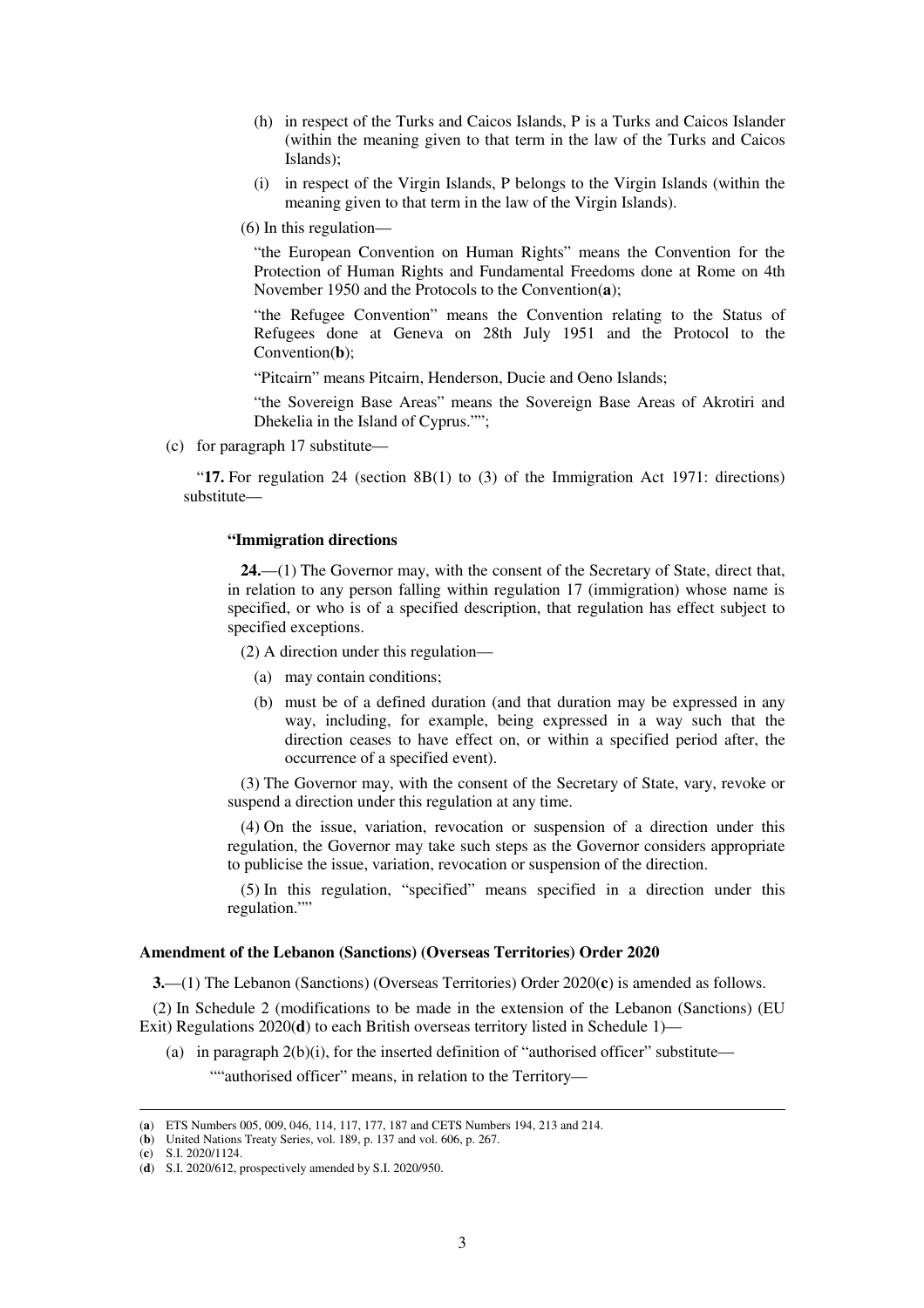- (a) a member of Her Majesty's forces in the Territory,
- (b) a police or customs officer of the Territory,
- (c) a person authorised by the Governor for the purposes of exercising, whether generally or in a particular case, any power conferred by—
	- (i) regulation 19 (information powers),
	- (ii) regulation 21 (general trade licences: inspection of records),
	- (iii) regulation 22 (disclosure of information),
	- (iv) regulation 23A (suspected ships, aircraft or vehicles), or
	- (v) regulation 23B (search warrants), or
- (d) any person acting under the authority of a person falling within any of paragraphs (a) to  $(c)$ ;";
- (b) for paragraph 7 substitute—
	- "**7.** In regulation 7 (export of military goods), at the end insert—

 $(3)$  A person who contravenes a prohibition in paragraph  $(1)$  commits an offence, but it is a defence for a person charged with the offence of contravening paragraph (1) to show that the person did not know and had no reasonable cause to suspect that the export was to, or the goods were for use in, Lebanon (as the case may be)."";

(c) for paragraph 16 substitute—

"**16.** In regulation 21 (general trade licences: inspection of records)—

- (a) in paragraph (1), for "A person authorised by the Secretary of State or the Commissioners (an "official")" substitute "An authorised officer";
- (b) in paragraphs (2) to (5), for "official", in each place it occurs, substitute "authorised officer";
- (c) in paragraph (5)(a), for "official's functions" substitute "authorised officer's functions".":
- (d) for paragraph 30 substitute—

"**30.** In regulation 33 (maritime enforcement officers)—

- (a) in paragraph  $(1)$ 
	- (i) omit sub-paragraphs  $(b)$ ,  $(d)$ ,  $(e)$ ,  $(f)$  and  $(h)$ ;
	- (ii) for sub-paragraph (c) substitute—
	- "(c) a police officer of the Territory;";
	- (iii) for sub-paragraph (g) substitute—

"(g) a customs officer of the Territory.";

(b) omit paragraph (2)."

*Richard Tilbrook* Clerk of the Privy Council

### SCHEDULE Article 1(2)

### British overseas territories

Anguilla

British Antarctic Territory

British Indian Ocean Territory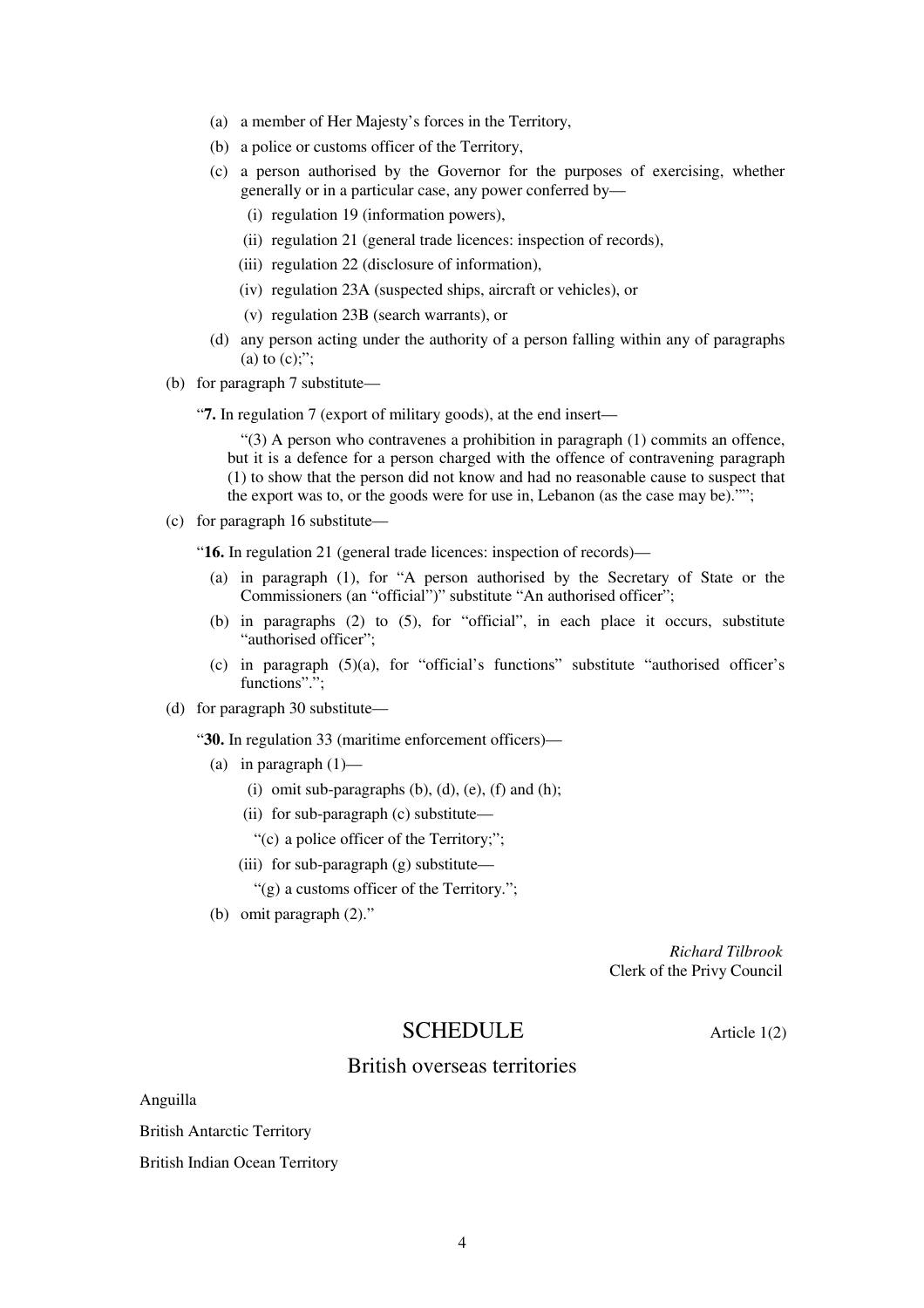Cayman Islands

Falkland Islands

Montserrat

Pitcairn, Henderson, Ducie and Oeno Islands

St Helena, Ascension and Tristan da Cunha

South Georgia and the South Sandwich Islands

The Sovereign Base Areas of Akrotiri and Dhekelia in the Island of Cyprus

Turks and Caicos Islands

Virgin Islands

### **EXPLANATORY NOTE**

*(This note is not part of the Order)* 

This Order makes amendments to the Global Human Rights Sanctions (Overseas Territories) Order 2020 (S.I. 2020/773) ("the Global Human Rights Sanctions Order") and the Lebanon (Sanctions) (Overseas Territories) Order 2020 (S.I. 2020/1124) ("the Lebanon Sanctions Order").

The Global Human Rights Sanctions Order extends with modifications the Global Human Rights Sanctions Regulations 2020 (S.I. 2020/680) ("the Global Human Rights Sanctions Regulations") as amended from time to time to all British overseas territories except Bermuda and Gibraltar (which implement sanctions under their own legislative arrangements). The Global Human Rights Sanctions Regulations were made under Part 1 of the Sanctions and Anti-Money Laundering Act 2018 (c.13) ("the Sanctions Act") to establish a sanctions regime for the purpose of deterring, and providing accountability for, activities which, if carried out by or on behalf of a State, would amount to serious violations of certain human rights by that State.

Article 2 of this Order amends the Global Human Rights Sanctions Order in order to revise the modifications to be made to the Global Human Rights Sanctions Regulation in their extension to the British overseas territories.

Article 2(2)(a) revises the modifications to regulation 9 (confidential information in certain cases) so that the Supreme Court of a territory may grant an injunction to prevent the disclosure of information relating to a designation which the Secretary of State has specified is to be treated as confidential.

Article 2(2)(b) revises the modifications to regulation 17 (immigration) so that a person designated for immigration purposes is prohibited from transiting the territory, as well as from entering or remaining in that territory. The revision also provides that the immigration prohibition in relation to a territory does not apply to a person who belongs to that territory, or, in respect of the Sovereign Base Areas of Akrotiri and Dhekelia, a person who is permitted to reside in those Areas.

Article  $2(2)(c)$  revises the modifications to regulation 24 (immigration directions) to clarify that the Governor may issue an immigration direction in respect of a person whose name is specified in that direction, or who is of a description specified in that direction.

The Lebanon Sanctions Order extends with modifications the Lebanon (Sanctions) (EU Exit) Regulations 2020 (S.I. 2020/612) ("the Lebanon Sanctions Regulations") as amended from time to time to all British overseas territories except Bermuda and Gibraltar. The Lebanon Sanctions Regulations were made under Part 1 of the Sanctions Act to establish a sanctions regime in relation to Lebanon for the purposes of compliance with the United Kingdom's international obligations under United Nations Security Council resolution 1701 (2006).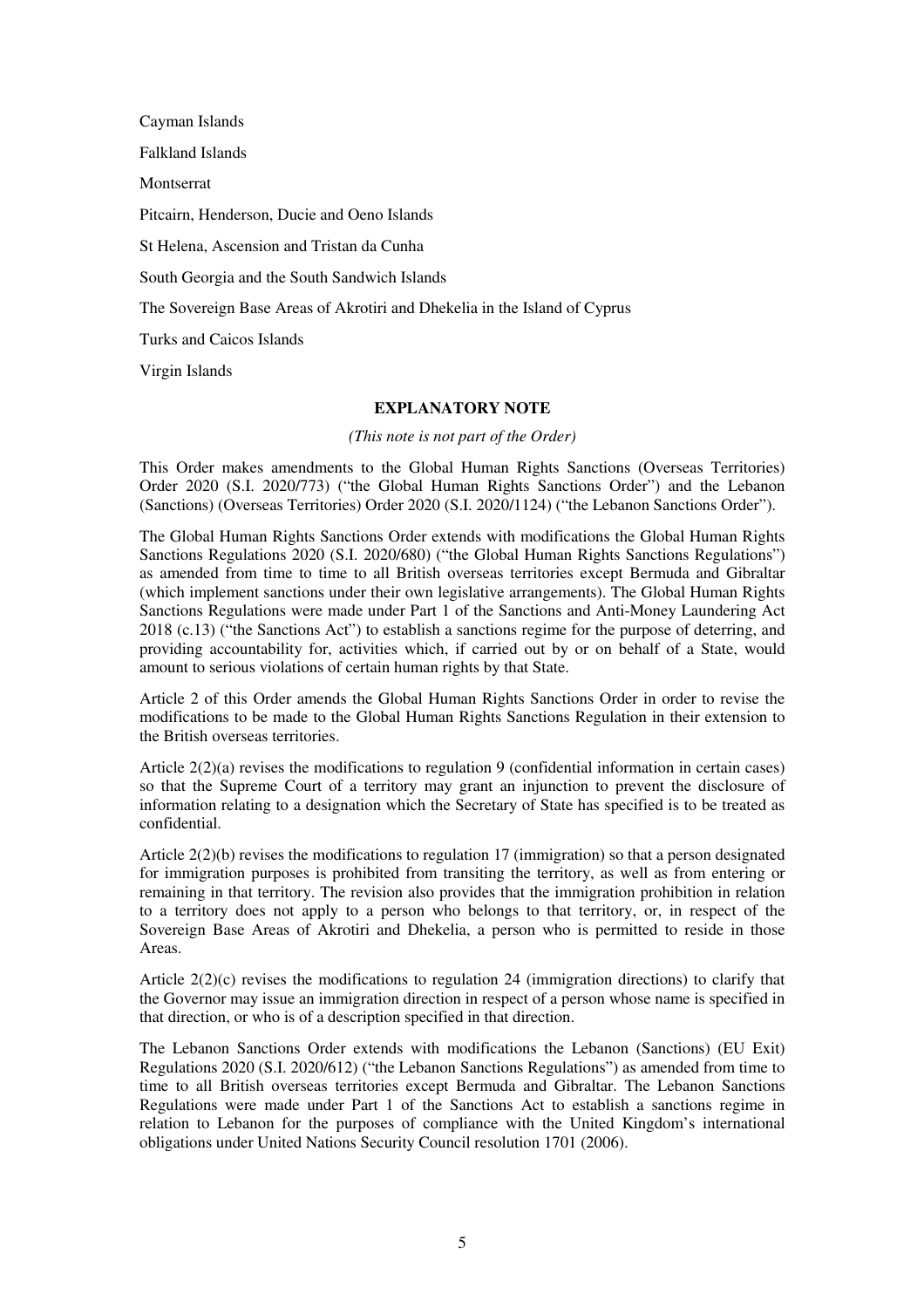Article 3 of this Order amends the Lebanon Sanctions Order in order to revise the modifications to be made to the Lebanon Sanctions Regulations in their extension to the British overseas territories.

Article 3(2)(a) revises the modifications to regulation 2 (interpretation) to substitute a revised definition of authorised officer.

Article 3(2)(b) revises the modifications to regulation 7 (export of military goods) to provide that it is a defence for a person charged with the offence of contravening a prohibition on the export of military goods to, or for use in, Lebanon to show that they did not know and had no reasonable cause to suspect that the export was to, or the goods were for use in, Lebanon (as the case may be).

Article 3(2)(c) revises the modifications to regulation 21 (general trade licences: inspection of records) to provide that an authorised officer (as defined in regulation 2 (interpretation)) may exercise the functions conferred by that regulation in relation to general trade licences records.

Article 3(2)(d) revises the modifications to regulation 33 (maritime enforcement officers) to provide that, for the purposes of the Lebanon Sanction Regulations as modified and extended to the territories, the maritime enforcement powers contained in those Regulations may be exercised by a commissioned officer of any of Her Majesty's ships or a police or customs officer of the territory.

The Sanctions (EU Exit) (Miscellaneous Amendments) (No. 3) Regulations 2020 ("the Amendment Regulations") prospectively amend the Lebanon Sanctions Regulations, and, as a consequence, the Lebanon Sanctions Order, which is amended by this Order, does not come into force until the Amendment Regulations have come into force in the United Kingdom. Therefore, article 1(2) provides that this Order also comes into force immediately after the Amendment Regulations have come into force in the United Kingdom.

An Impact Assessment has not been prepared for this Order because the territorial extent of both the Order, and the Global Human Rights Sanctions Order and Lebanon Sanctions Order which it amends, is the British overseas territories listed in the Schedule: no, or no significant, impact is foreseen on the private, voluntary or public sector in the United Kingdom.

<sup>©</sup> Crown copyright 2020

Printed and published in the UK by The Stationery Office Limited under the authority and superintendence of Jeff James, Controller of Her Majesty's Stationery Office and Queen's Printer of Acts of Parliament.